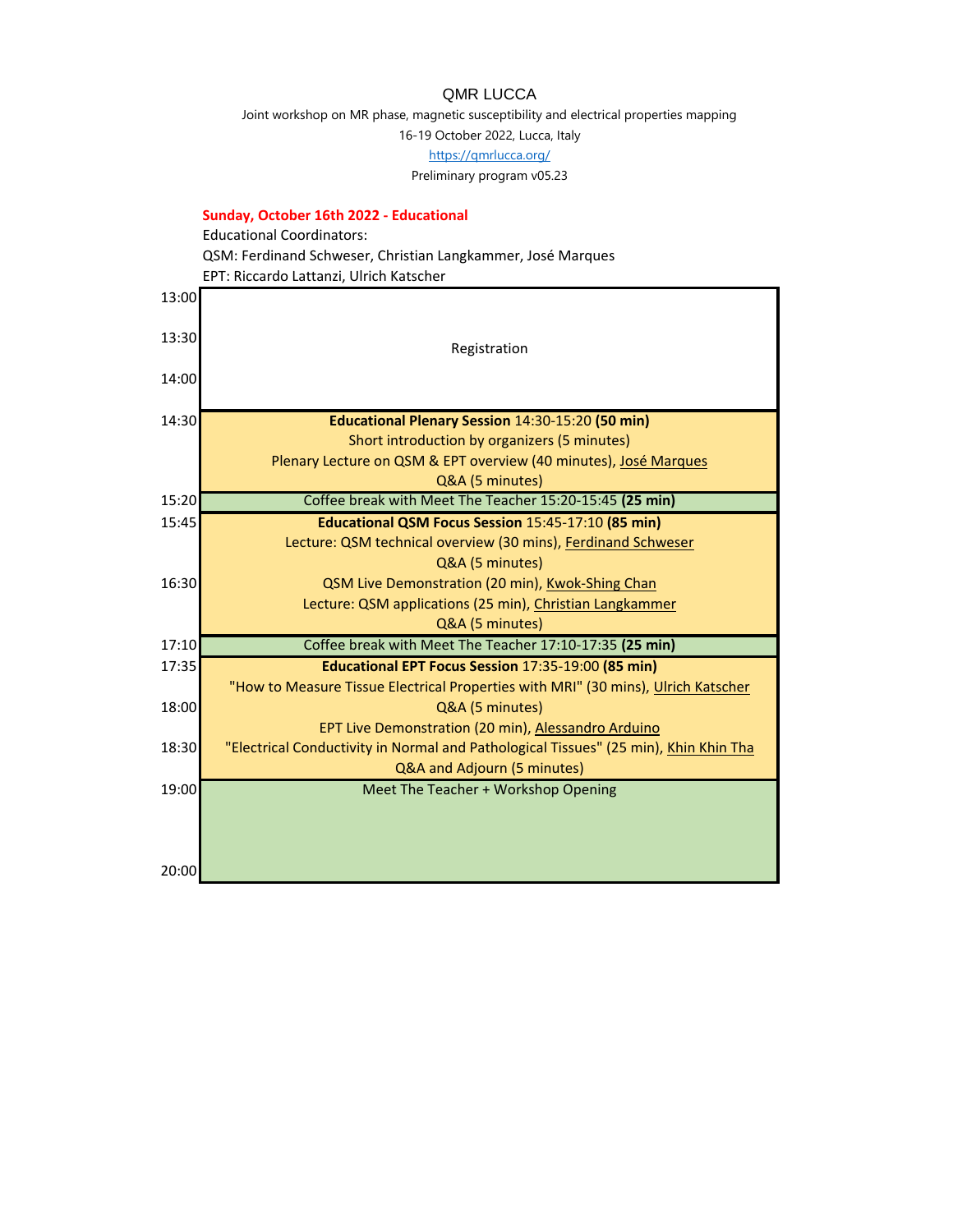|                | Monday, October 17th 2022                                                                                                 |
|----------------|---------------------------------------------------------------------------------------------------------------------------|
| 08:00          | Registration                                                                                                              |
| 08:30          |                                                                                                                           |
| 08:45          | <b>Opening Welcome Notes</b>                                                                                              |
| 09:00          | <b>Opening Keynote Lectures</b>                                                                                           |
| 09:15          | "Multiparametric quantitative MRI in clinical application", Cristina Granziera                                            |
| 09:30          | "EMTP acquisition and reconstruction", Dong-Hyun Kim                                                                      |
| 09:45          |                                                                                                                           |
| 10:00          | Power Pitches #1                                                                                                          |
| 10:15          |                                                                                                                           |
| 10:30          | <b>COFFEE BREAK</b>                                                                                                       |
| 10:45          |                                                                                                                           |
| 11:00          |                                                                                                                           |
| 11:15          | <b>Session 1: Acquisition and Reconstruction</b>                                                                          |
| 11:30          |                                                                                                                           |
| 11:45          |                                                                                                                           |
| 12:00          |                                                                                                                           |
| 12:15          | First Sponsor talk (15')                                                                                                  |
| 12:30          | <b>Power Pitches #2</b>                                                                                                   |
| 12:45          |                                                                                                                           |
| 13:00          | <b>LUNCH</b>                                                                                                              |
| 13:15          |                                                                                                                           |
| 13:30          |                                                                                                                           |
| 13:45          | traditional poster session (1h)                                                                                           |
| 14:00          |                                                                                                                           |
| 14:15          |                                                                                                                           |
| 14:30          |                                                                                                                           |
|                | <b>Session 3 (split session: EPT)</b><br>14:45 Session 2 (split session: QSM)                                             |
| 15:00          | "CTI and MREIT", Rosalind Sadleir<br>"Oxygenation, magnetic susceptibility and<br>T2 relaxation in blood", Peter Van Zijl |
| 15:15<br>15:30 |                                                                                                                           |
| 15:45          | <b>COFFEE BREAK</b>                                                                                                       |
| 16:00          |                                                                                                                           |
| 16:15          |                                                                                                                           |
|                | 16:30 Session 4 (split session: QSM)<br><b>Session 5 (split session: EPT)</b>                                             |
|                | 16:45 "STI and tissue microstructure", Chunlei Liu<br>"crEPT, gEPT, DBar, divergence methods",                            |
| 17:00          | Yusuf Ider                                                                                                                |
| 17:15          |                                                                                                                           |
| 17:30          | Second Sponsor talk (15')                                                                                                 |
| 17:45          | <b>Session 6</b>                                                                                                          |
| 18:00          | "Mapping Electro-Magnetic Tissue Properties with Ultra-High Field MR", Richard Bowtell                                    |
| 18:15          |                                                                                                                           |
| 18:30          | Closing                                                                                                                   |
|                |                                                                                                                           |
|                |                                                                                                                           |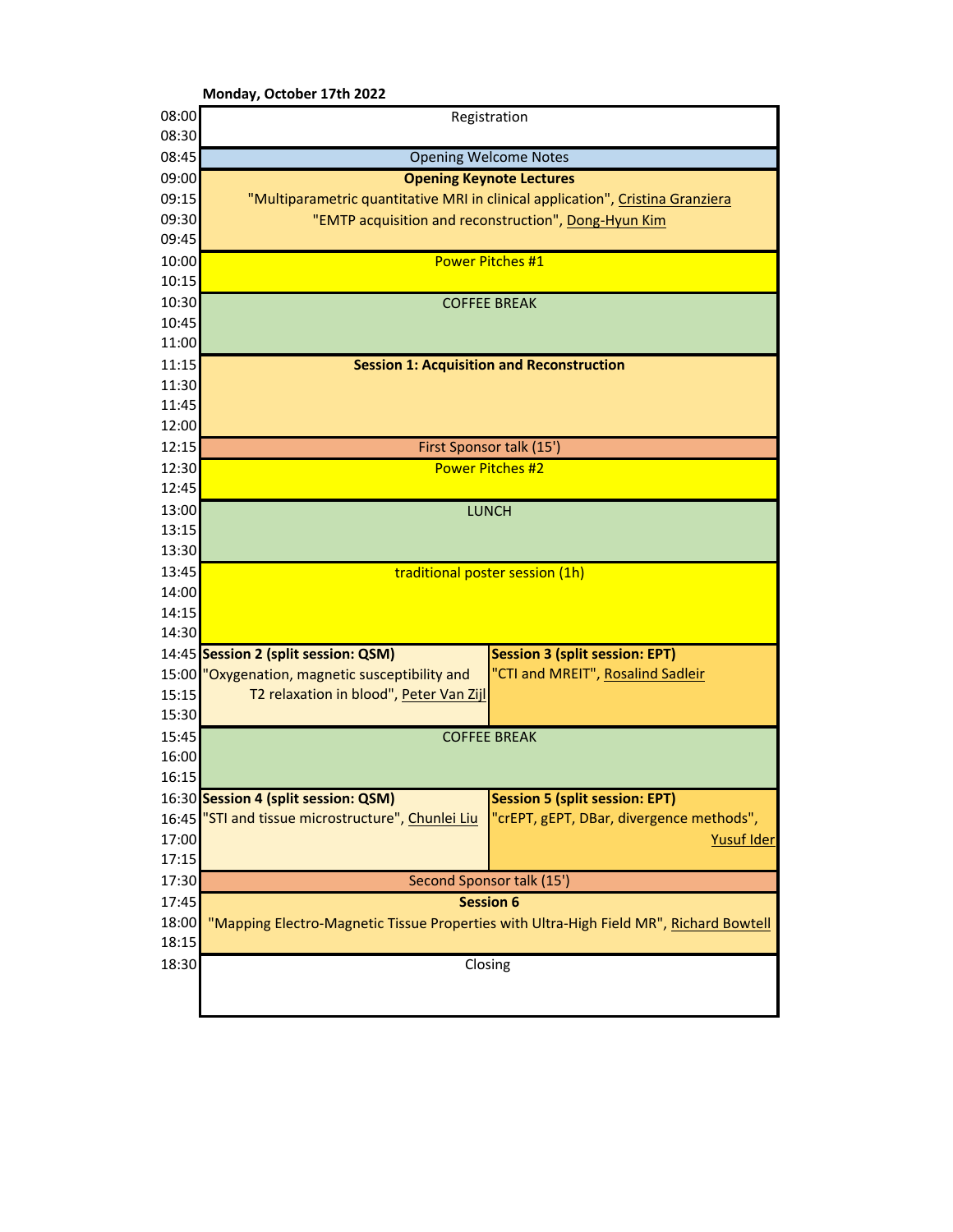|                | Tuesday, October 18th 2022                                                              |  |  |
|----------------|-----------------------------------------------------------------------------------------|--|--|
| 08:30          | Registration                                                                            |  |  |
| 08:45          |                                                                                         |  |  |
| 09:00          | <b>Session 7: Deep Learning</b>                                                         |  |  |
| 09:15          | "Deep Learning and QSM", Jongho Lee                                                     |  |  |
| 09:30          |                                                                                         |  |  |
| 09:45          |                                                                                         |  |  |
| 10:00          | <b>Power Pitches #3</b>                                                                 |  |  |
| 10:15          |                                                                                         |  |  |
| 10:30          | COFFEE BREAK, with the compliments of VENTIO                                            |  |  |
| 10:45          |                                                                                         |  |  |
| 11:00          |                                                                                         |  |  |
| 11:15          | Session 8: QSM added value in clinical application                                      |  |  |
| 11:30          | "Myelin and iron content", Jeff Duyn                                                    |  |  |
| 11:45          | "The added value of QSM in multiple sclerosis", Susan Gauthier                          |  |  |
| 12:00          |                                                                                         |  |  |
| 12:15          | Third Sponsor talk (15')                                                                |  |  |
| 12:30          | <b>Power Pitches #4</b>                                                                 |  |  |
| 12:45          |                                                                                         |  |  |
| 13:00          | <b>LUNCH</b>                                                                            |  |  |
| 13:15          |                                                                                         |  |  |
| 13:30          |                                                                                         |  |  |
| 13:45          | traditional poster session (1h)                                                         |  |  |
| 14:00          |                                                                                         |  |  |
| 14:15<br>14:30 |                                                                                         |  |  |
| 14:45          | <b>Session 9: EPT</b>                                                                   |  |  |
| 15:00          |                                                                                         |  |  |
| 15:15          | "EPT global approaches", Riccardo Lattanzi                                              |  |  |
| 15:30          |                                                                                         |  |  |
| 15:45          | <b>COFFEE BREAK</b>                                                                     |  |  |
| 16:00          |                                                                                         |  |  |
| 16:15          |                                                                                         |  |  |
| 16:30          | <b>Session 10: Standardization, Reproducibility, Challenges</b>                         |  |  |
| 16:45          | "Quantitative MRI", Xavier Golay                                                        |  |  |
| 17:00          |                                                                                         |  |  |
| 17:15          | Organizers:                                                                             |  |  |
| 17:30          | Simon Robinson, Berkin Bilgic, Karin Shmueli, Yi Wang, Stefano Mandija, Luca Zilberti   |  |  |
| 17:45          | <b>Session speakers:</b>                                                                |  |  |
| 18:00          | Stefano Mandija, Luca Zilberti, Pascal Spincemaille, Carlos Milovic, Ferdinand Schweser |  |  |
| 18:15          | <b>Round table (with moderators)</b>                                                    |  |  |
| 18:30          | will the next meeting be another Joint Workshop?                                        |  |  |
| 18:45          |                                                                                         |  |  |
| 19:00          |                                                                                         |  |  |
| 19:15          | <b>Steering Committee Meeting</b>                                                       |  |  |
| 19:30          | Discussion & evaluation of proposals for next meeting (year 2024)                       |  |  |
| 19:45          |                                                                                         |  |  |
| 20:00          | <b>Closing Reception</b>                                                                |  |  |
|                |                                                                                         |  |  |